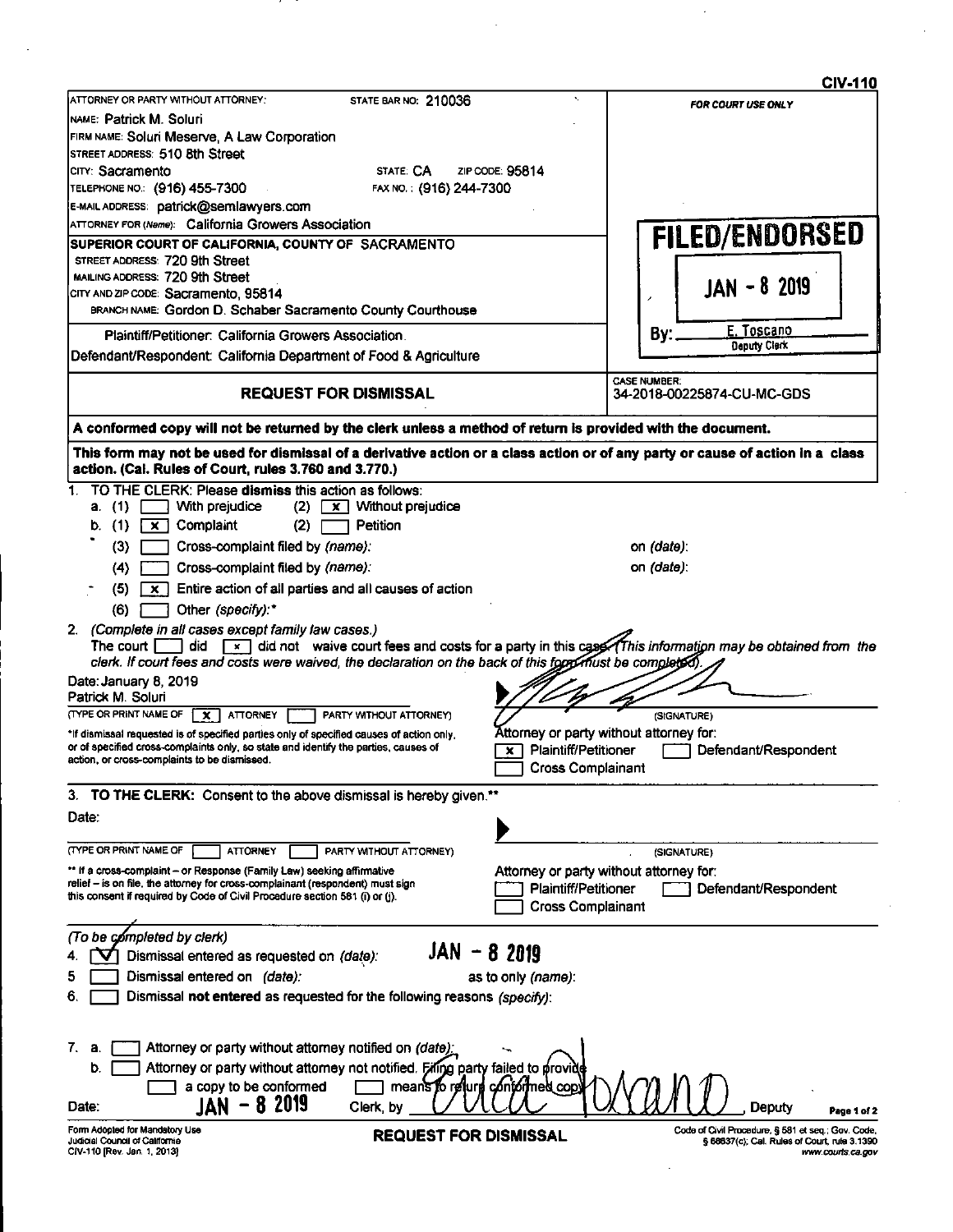| <b>Plaintiff/Petitioner: California Growers Association</b>       |
|-------------------------------------------------------------------|
| Defendant/Respondent: California Department of Food & Agriculture |

 $\mathcal{L}^{\mathcal{L}}$ 

CASE NUMBER: 34-2018-00225874-CU-MC-GDS

|          | <b>COURT'S RECOVERY OF WAIVED COURT FEES AND COSTS</b><br>If a party whose court fees and costs were initially waived has recovered or will recover \$10,000 or more in<br>value by way of settlement, compromise, arbitration award, mediation settlement, or other means, the<br>court has a statutory lien on that recovery. The court may refuse to dismiss the case until the lien is<br>satisfied. (Gov. Code, § 68637.) |    |
|----------|--------------------------------------------------------------------------------------------------------------------------------------------------------------------------------------------------------------------------------------------------------------------------------------------------------------------------------------------------------------------------------------------------------------------------------|----|
|          | <b>Declaration Concerning Waived Court Fees</b>                                                                                                                                                                                                                                                                                                                                                                                |    |
|          | 1. The court waived court fees and costs in this action for <i>(name)</i> :                                                                                                                                                                                                                                                                                                                                                    |    |
|          | 2. The person named in item 1 is (check one below):                                                                                                                                                                                                                                                                                                                                                                            |    |
| a.<br>D. | not recovering anything of value by this action.<br>recovering less than \$10,000 in value by this action.                                                                                                                                                                                                                                                                                                                     |    |
| C.       | recovering \$10,000 or more in value by this action. (If item 2c is checked, item 3 must be completed.)                                                                                                                                                                                                                                                                                                                        |    |
| З.       | All court fees and court costs that were waived in this action have been paid to the court (check one):<br>Yes                                                                                                                                                                                                                                                                                                                 | No |
|          | I declare under penalty of perjury under the laws of the State of California that the information above is true and correct.                                                                                                                                                                                                                                                                                                   |    |
| Date:    |                                                                                                                                                                                                                                                                                                                                                                                                                                |    |

| <b>ATTORNEY</b><br>PARTY MAKING DECLARATION)<br><b>ITYPE OR PRINT NAME OF</b> | (SIGNATURE) |  |
|-------------------------------------------------------------------------------|-------------|--|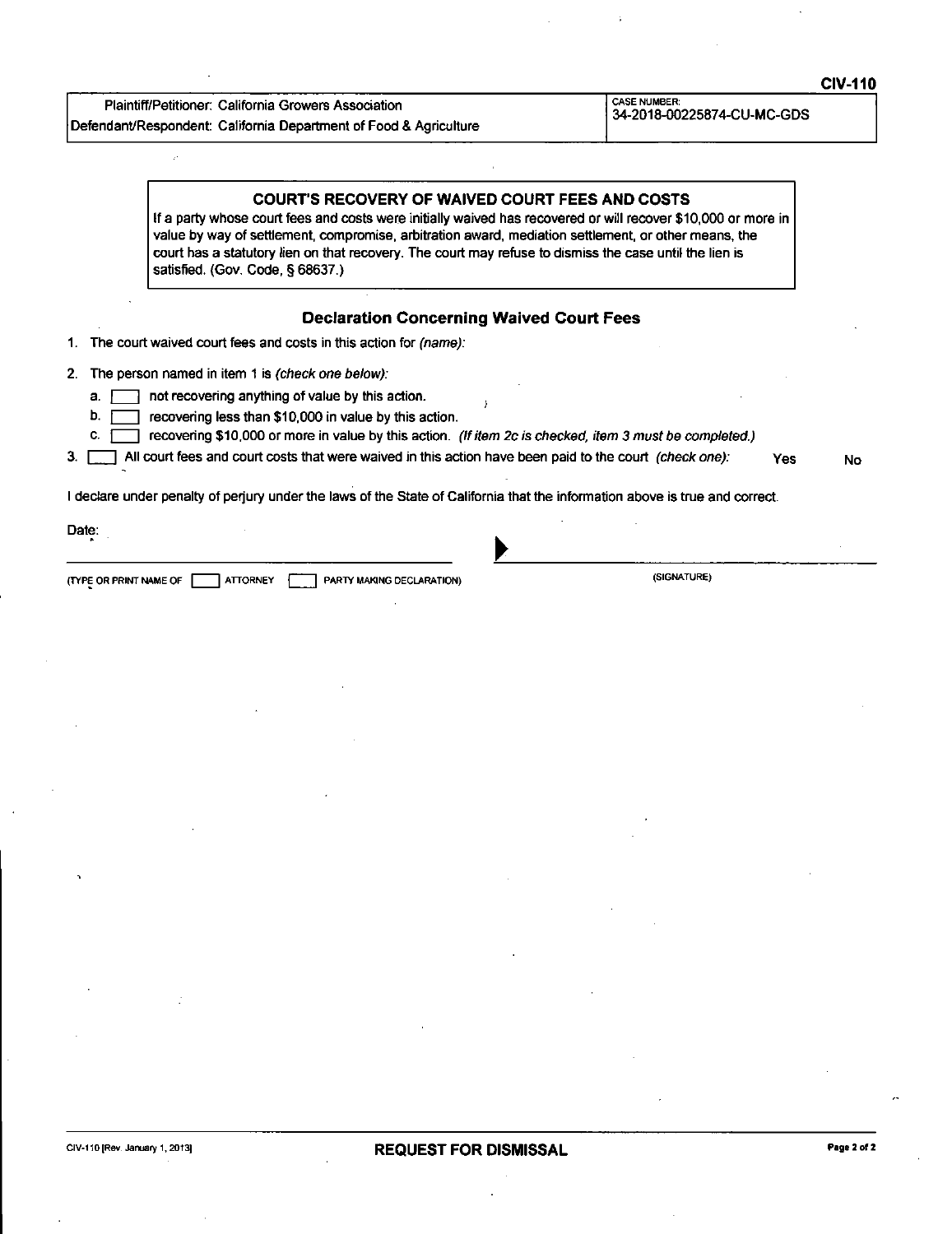| on v. California Dept. of Food & Agric<br>California Growers Asso.<br>re<br>Sacramento County Superior Court<br>Case No. 34-2018-00225847-CU-MC-GDS<br><b>PROOF OF SERVICE</b><br>1<br>$\overline{2}$<br>I hereby declare that I am employed in the City of Sacramento, County of Sacramento,<br>3<br>California. I am over the age of 18 years and not a party to the action. My business address is 510 8th<br>4<br>Street, Sacramento, California 95814.<br>5<br>On January 8, 2019, I served the attached document:<br>6<br><b>REQUEST FOR DISMISSAL</b><br>7<br>on the following parties or attorneys for parties, as shown below:<br>8<br>Office of the Attorney General<br>Matthew J. Goldman, Deputy Attorney General<br>9<br>P.O. Box 944255<br>Sacramento, CA 94244-2550<br>10<br>E-mail address: matthew.goldman@doj.ca.gov<br>Telephone: (916) 210-7841<br>11<br>12<br>Attorney for Defendant California Department of Food and Agriculture<br>13<br>Service was caused as follows:<br>14<br>$\checkmark$ BY FIRST CLASS MAIL: I am readily familiar with this business's practice for collecting<br>15<br>and processing correspondence for mailing with the U.S. Postal Service. On the same day that<br>16<br>correspondence is placed for collection and mailing, it is deposited in the ordinary course of business<br>17<br>with the U.S. Postal Service. On the date written above, following ordinary business practices, I placed<br>18<br>for collection and mailing at my place of business the attached document in a sealed envelope, with<br>19<br>postage fully prepaid, addressed as shown above.<br>20<br>$\checkmark$ BY ELECTRONIC MAIL: I caused each such document to be sent by electronic mail to<br>21<br>the addressees at the email addresses listed above. The document was served electronically from my<br>22<br>place of business at 510 8th Street, Sacramento, California 95814 from my electronic service address at<br>23<br>mae@semlawyers.com.<br>24<br>I declare under penalty of perjury that the foregoing is true and correct.<br>25<br>Executed at Sacramento, California on January 8, 2019.<br>26<br>27<br>Mae Řyăn Empleo<br>28<br>Proof of Service<br><b>ALAW</b> |                |  |
|----------------------------------------------------------------------------------------------------------------------------------------------------------------------------------------------------------------------------------------------------------------------------------------------------------------------------------------------------------------------------------------------------------------------------------------------------------------------------------------------------------------------------------------------------------------------------------------------------------------------------------------------------------------------------------------------------------------------------------------------------------------------------------------------------------------------------------------------------------------------------------------------------------------------------------------------------------------------------------------------------------------------------------------------------------------------------------------------------------------------------------------------------------------------------------------------------------------------------------------------------------------------------------------------------------------------------------------------------------------------------------------------------------------------------------------------------------------------------------------------------------------------------------------------------------------------------------------------------------------------------------------------------------------------------------------------------------------------------------------------------------------------------------------------------------------------------------------------------------------------------------------------------------------------------------------------------------------------------------------------------------------------------------------------------------------------------------------------------------------------------------------------------------------------------------------------------------------------------|----------------|--|
| SOLURI<br>RPORATION                                                                                                                                                                                                                                                                                                                                                                                                                                                                                                                                                                                                                                                                                                                                                                                                                                                                                                                                                                                                                                                                                                                                                                                                                                                                                                                                                                                                                                                                                                                                                                                                                                                                                                                                                                                                                                                                                                                                                                                                                                                                                                                                                                                                        |                |  |
|                                                                                                                                                                                                                                                                                                                                                                                                                                                                                                                                                                                                                                                                                                                                                                                                                                                                                                                                                                                                                                                                                                                                                                                                                                                                                                                                                                                                                                                                                                                                                                                                                                                                                                                                                                                                                                                                                                                                                                                                                                                                                                                                                                                                                            |                |  |
|                                                                                                                                                                                                                                                                                                                                                                                                                                                                                                                                                                                                                                                                                                                                                                                                                                                                                                                                                                                                                                                                                                                                                                                                                                                                                                                                                                                                                                                                                                                                                                                                                                                                                                                                                                                                                                                                                                                                                                                                                                                                                                                                                                                                                            |                |  |
|                                                                                                                                                                                                                                                                                                                                                                                                                                                                                                                                                                                                                                                                                                                                                                                                                                                                                                                                                                                                                                                                                                                                                                                                                                                                                                                                                                                                                                                                                                                                                                                                                                                                                                                                                                                                                                                                                                                                                                                                                                                                                                                                                                                                                            |                |  |
|                                                                                                                                                                                                                                                                                                                                                                                                                                                                                                                                                                                                                                                                                                                                                                                                                                                                                                                                                                                                                                                                                                                                                                                                                                                                                                                                                                                                                                                                                                                                                                                                                                                                                                                                                                                                                                                                                                                                                                                                                                                                                                                                                                                                                            |                |  |
|                                                                                                                                                                                                                                                                                                                                                                                                                                                                                                                                                                                                                                                                                                                                                                                                                                                                                                                                                                                                                                                                                                                                                                                                                                                                                                                                                                                                                                                                                                                                                                                                                                                                                                                                                                                                                                                                                                                                                                                                                                                                                                                                                                                                                            |                |  |
|                                                                                                                                                                                                                                                                                                                                                                                                                                                                                                                                                                                                                                                                                                                                                                                                                                                                                                                                                                                                                                                                                                                                                                                                                                                                                                                                                                                                                                                                                                                                                                                                                                                                                                                                                                                                                                                                                                                                                                                                                                                                                                                                                                                                                            |                |  |
|                                                                                                                                                                                                                                                                                                                                                                                                                                                                                                                                                                                                                                                                                                                                                                                                                                                                                                                                                                                                                                                                                                                                                                                                                                                                                                                                                                                                                                                                                                                                                                                                                                                                                                                                                                                                                                                                                                                                                                                                                                                                                                                                                                                                                            |                |  |
|                                                                                                                                                                                                                                                                                                                                                                                                                                                                                                                                                                                                                                                                                                                                                                                                                                                                                                                                                                                                                                                                                                                                                                                                                                                                                                                                                                                                                                                                                                                                                                                                                                                                                                                                                                                                                                                                                                                                                                                                                                                                                                                                                                                                                            |                |  |
|                                                                                                                                                                                                                                                                                                                                                                                                                                                                                                                                                                                                                                                                                                                                                                                                                                                                                                                                                                                                                                                                                                                                                                                                                                                                                                                                                                                                                                                                                                                                                                                                                                                                                                                                                                                                                                                                                                                                                                                                                                                                                                                                                                                                                            |                |  |
|                                                                                                                                                                                                                                                                                                                                                                                                                                                                                                                                                                                                                                                                                                                                                                                                                                                                                                                                                                                                                                                                                                                                                                                                                                                                                                                                                                                                                                                                                                                                                                                                                                                                                                                                                                                                                                                                                                                                                                                                                                                                                                                                                                                                                            |                |  |
|                                                                                                                                                                                                                                                                                                                                                                                                                                                                                                                                                                                                                                                                                                                                                                                                                                                                                                                                                                                                                                                                                                                                                                                                                                                                                                                                                                                                                                                                                                                                                                                                                                                                                                                                                                                                                                                                                                                                                                                                                                                                                                                                                                                                                            |                |  |
|                                                                                                                                                                                                                                                                                                                                                                                                                                                                                                                                                                                                                                                                                                                                                                                                                                                                                                                                                                                                                                                                                                                                                                                                                                                                                                                                                                                                                                                                                                                                                                                                                                                                                                                                                                                                                                                                                                                                                                                                                                                                                                                                                                                                                            |                |  |
|                                                                                                                                                                                                                                                                                                                                                                                                                                                                                                                                                                                                                                                                                                                                                                                                                                                                                                                                                                                                                                                                                                                                                                                                                                                                                                                                                                                                                                                                                                                                                                                                                                                                                                                                                                                                                                                                                                                                                                                                                                                                                                                                                                                                                            |                |  |
|                                                                                                                                                                                                                                                                                                                                                                                                                                                                                                                                                                                                                                                                                                                                                                                                                                                                                                                                                                                                                                                                                                                                                                                                                                                                                                                                                                                                                                                                                                                                                                                                                                                                                                                                                                                                                                                                                                                                                                                                                                                                                                                                                                                                                            |                |  |
|                                                                                                                                                                                                                                                                                                                                                                                                                                                                                                                                                                                                                                                                                                                                                                                                                                                                                                                                                                                                                                                                                                                                                                                                                                                                                                                                                                                                                                                                                                                                                                                                                                                                                                                                                                                                                                                                                                                                                                                                                                                                                                                                                                                                                            |                |  |
|                                                                                                                                                                                                                                                                                                                                                                                                                                                                                                                                                                                                                                                                                                                                                                                                                                                                                                                                                                                                                                                                                                                                                                                                                                                                                                                                                                                                                                                                                                                                                                                                                                                                                                                                                                                                                                                                                                                                                                                                                                                                                                                                                                                                                            |                |  |
|                                                                                                                                                                                                                                                                                                                                                                                                                                                                                                                                                                                                                                                                                                                                                                                                                                                                                                                                                                                                                                                                                                                                                                                                                                                                                                                                                                                                                                                                                                                                                                                                                                                                                                                                                                                                                                                                                                                                                                                                                                                                                                                                                                                                                            |                |  |
|                                                                                                                                                                                                                                                                                                                                                                                                                                                                                                                                                                                                                                                                                                                                                                                                                                                                                                                                                                                                                                                                                                                                                                                                                                                                                                                                                                                                                                                                                                                                                                                                                                                                                                                                                                                                                                                                                                                                                                                                                                                                                                                                                                                                                            |                |  |
|                                                                                                                                                                                                                                                                                                                                                                                                                                                                                                                                                                                                                                                                                                                                                                                                                                                                                                                                                                                                                                                                                                                                                                                                                                                                                                                                                                                                                                                                                                                                                                                                                                                                                                                                                                                                                                                                                                                                                                                                                                                                                                                                                                                                                            |                |  |
|                                                                                                                                                                                                                                                                                                                                                                                                                                                                                                                                                                                                                                                                                                                                                                                                                                                                                                                                                                                                                                                                                                                                                                                                                                                                                                                                                                                                                                                                                                                                                                                                                                                                                                                                                                                                                                                                                                                                                                                                                                                                                                                                                                                                                            |                |  |
|                                                                                                                                                                                                                                                                                                                                                                                                                                                                                                                                                                                                                                                                                                                                                                                                                                                                                                                                                                                                                                                                                                                                                                                                                                                                                                                                                                                                                                                                                                                                                                                                                                                                                                                                                                                                                                                                                                                                                                                                                                                                                                                                                                                                                            |                |  |
|                                                                                                                                                                                                                                                                                                                                                                                                                                                                                                                                                                                                                                                                                                                                                                                                                                                                                                                                                                                                                                                                                                                                                                                                                                                                                                                                                                                                                                                                                                                                                                                                                                                                                                                                                                                                                                                                                                                                                                                                                                                                                                                                                                                                                            |                |  |
|                                                                                                                                                                                                                                                                                                                                                                                                                                                                                                                                                                                                                                                                                                                                                                                                                                                                                                                                                                                                                                                                                                                                                                                                                                                                                                                                                                                                                                                                                                                                                                                                                                                                                                                                                                                                                                                                                                                                                                                                                                                                                                                                                                                                                            |                |  |
|                                                                                                                                                                                                                                                                                                                                                                                                                                                                                                                                                                                                                                                                                                                                                                                                                                                                                                                                                                                                                                                                                                                                                                                                                                                                                                                                                                                                                                                                                                                                                                                                                                                                                                                                                                                                                                                                                                                                                                                                                                                                                                                                                                                                                            |                |  |
|                                                                                                                                                                                                                                                                                                                                                                                                                                                                                                                                                                                                                                                                                                                                                                                                                                                                                                                                                                                                                                                                                                                                                                                                                                                                                                                                                                                                                                                                                                                                                                                                                                                                                                                                                                                                                                                                                                                                                                                                                                                                                                                                                                                                                            |                |  |
|                                                                                                                                                                                                                                                                                                                                                                                                                                                                                                                                                                                                                                                                                                                                                                                                                                                                                                                                                                                                                                                                                                                                                                                                                                                                                                                                                                                                                                                                                                                                                                                                                                                                                                                                                                                                                                                                                                                                                                                                                                                                                                                                                                                                                            |                |  |
|                                                                                                                                                                                                                                                                                                                                                                                                                                                                                                                                                                                                                                                                                                                                                                                                                                                                                                                                                                                                                                                                                                                                                                                                                                                                                                                                                                                                                                                                                                                                                                                                                                                                                                                                                                                                                                                                                                                                                                                                                                                                                                                                                                                                                            |                |  |
|                                                                                                                                                                                                                                                                                                                                                                                                                                                                                                                                                                                                                                                                                                                                                                                                                                                                                                                                                                                                                                                                                                                                                                                                                                                                                                                                                                                                                                                                                                                                                                                                                                                                                                                                                                                                                                                                                                                                                                                                                                                                                                                                                                                                                            |                |  |
|                                                                                                                                                                                                                                                                                                                                                                                                                                                                                                                                                                                                                                                                                                                                                                                                                                                                                                                                                                                                                                                                                                                                                                                                                                                                                                                                                                                                                                                                                                                                                                                                                                                                                                                                                                                                                                                                                                                                                                                                                                                                                                                                                                                                                            |                |  |
|                                                                                                                                                                                                                                                                                                                                                                                                                                                                                                                                                                                                                                                                                                                                                                                                                                                                                                                                                                                                                                                                                                                                                                                                                                                                                                                                                                                                                                                                                                                                                                                                                                                                                                                                                                                                                                                                                                                                                                                                                                                                                                                                                                                                                            | <b>AESERVE</b> |  |

 $\hat{\mathcal{A}}$ 

 $\bar{\zeta}$ 

MESERVE A LAW CORPORATION

ł,